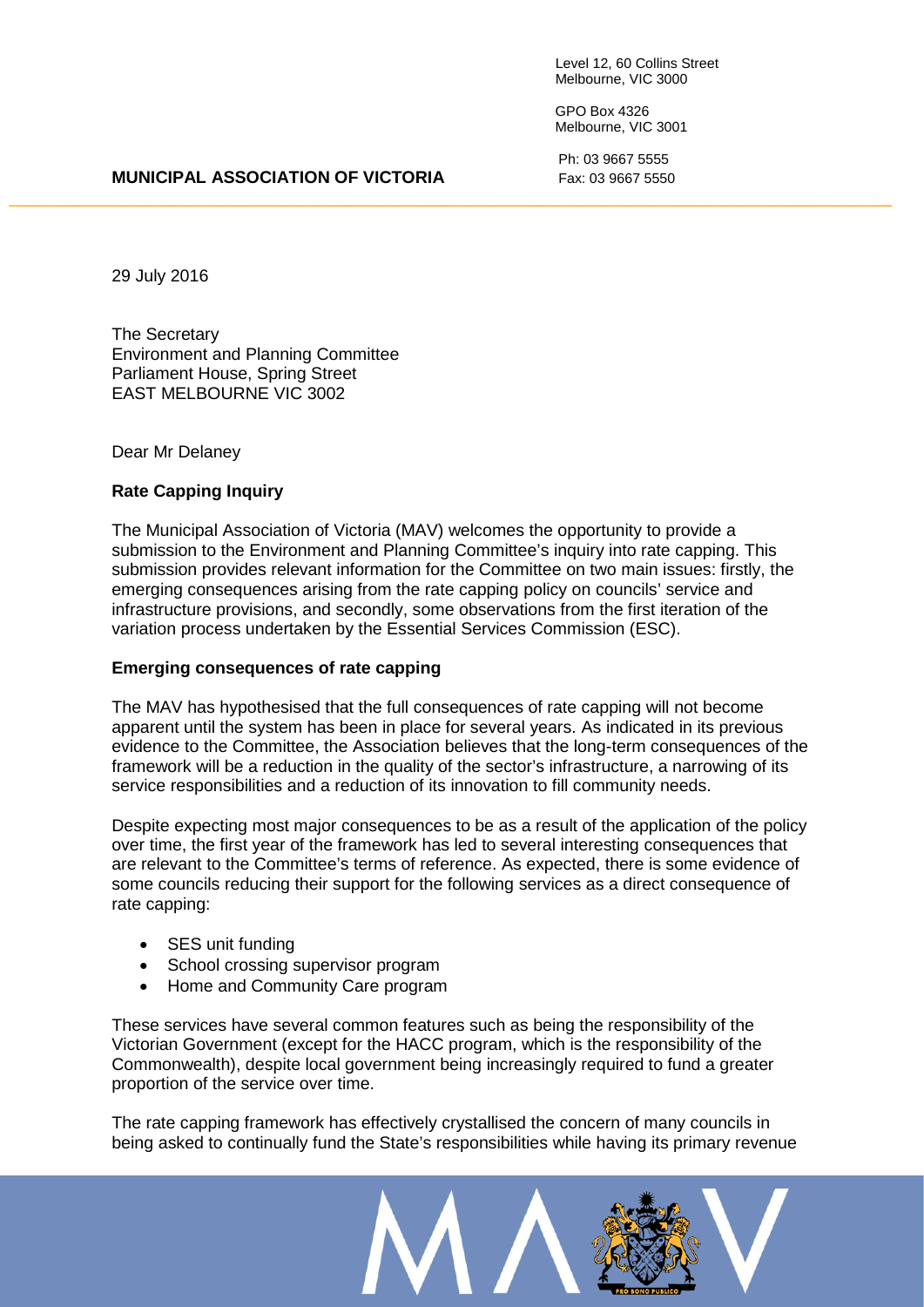source constrained significantly. It reflects an unwillingness to continue to fund state responsibilities while operating under a state-imposed revenue constraint.

Additional publicly reported effects of the rate cap have been reductions in service levels for public libraries (opening hours cut or mobile service schedules reduced), staff job losses and cuts to kindergarten operations. The MAV is also aware that capital projects (such as sporting club pavilions construction) have also been delayed in response to rejected applications to the ESC for cap variations.

## **Variation process**

The first iteration of the variation process has now been completed, with the ESC having made rating determinations on nine of the 10 applications originally received (with the City of Greater Geelong's application withdrawn before determination). The MAV acknowledges that the variation process is likely to evolve as the ESC and councils develop a more mature framework for considering the variations and to this end, we welcome the appointment of Peter Brown to undertake a review of the variation method.

However, we have significant concerns about the experience of the variation process, primarily concerning the high costs borne by councils in the application process and the basis and consistency on the decision-making by the ESC.

Despite the view expressed at previous Environment and Planning Committee hearings by State officials that the costs of applications would be trivial, the experience of councils making applications suggested that the cost of preparing an application was significant. Casey City Council has indicated that the marginal cost of the application was \$250k, with additional expenses incurred through the reallocation of internal staff time to prepare the application. While the cost to Casey City Council is at the upper end of applications, it is clear that other councils incurred significant costs in preparing its supporting material for the application. Other councils indicated they did not allocate specific new resources to prepare an application, but took senior staff offline to manage the application process. The opportunity cost of the variation application is considered to be significant for these councils.

The ESC's decision-making process was unclear and apparently inconsistent across the councils that applied for a rating variation. There appeared to be different standards applied to different applicants depending on whether they were rural, or regional city or metropolitan. The basis for their decision-making was not clear based on the guidance material issued in advance of the variation process. While the MAV supports the apparent willingness to provide rating variations to the rural councils that made applications in recognition of their limited resources, it raises concerning questions about how the ESC goes about its decisionmaking and the administrative fairness of the process.

The first variation process does not provide any real guidance to councils of the likelihood of success in any future application. Given the apparent high cost of compiling a variation application, this lack of clarity around the operation of the process will undermine the capacity of councils to plan whether to apply for a variation in subsequent years. This is particularly problematic given the scope of planning work that councils will undertake following the 2016 election cycle, including the development of Council Plans, strategic resource plans, road management plans, among others. A council's intention to apply for a variation must be considered when considering these planning documents and ongoing uncertainty into 2017 is untenable.

Other observations relevant to the first year of the variation process include the ESC's commissioning of Deloitte Access Economics during the process to provide advice on the